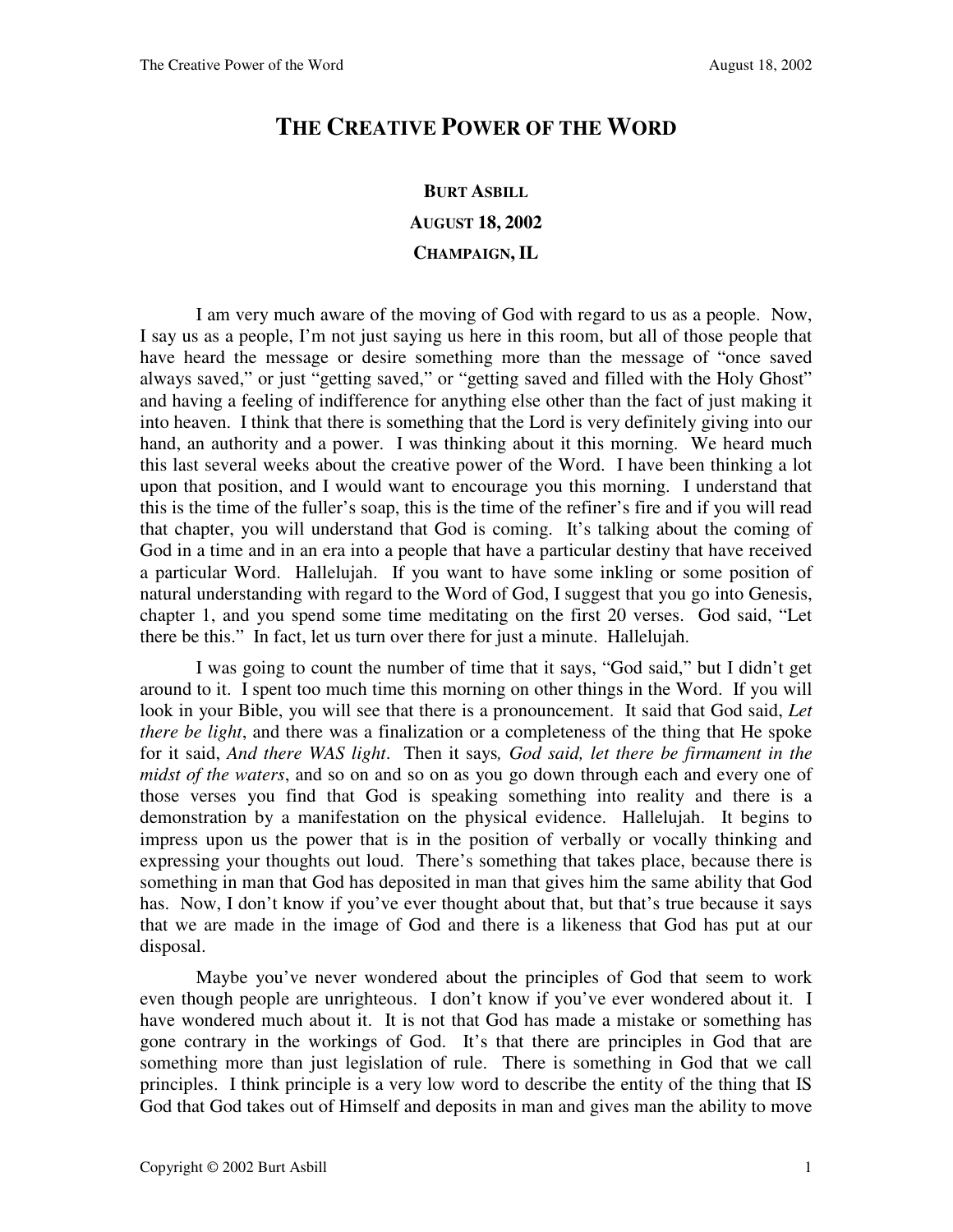in that principle whether he's righteous or unrighteous. You can use God to get rich. You can use faith to accumulate for yourself a position of exaltation. Did you know that? You utilize faith whether you're in church or out of church. Everything that you do that is dependent upon another person is an act of faith by which you are moving. If you have an appointment with someone and they say that they will meet you at a particular time and a particular place, you have no awareness, no ability to discern, absolutely no cognizance whether or not that person is going to be where they said they were going to be. There is an aspect of faith that you begin to move in when you get up and go to your car. You stick the key in the ignition. You back out of your driveway. You begin to drive down the street and you are heading for the appointment at the designated spot. That is faith in operation. Now, we do it so much and do it so easily that we don't look at it as an aspect or a principle of faith. Sometimes, your position of faith moves upon the individual to be there, and you don't even know it. You don't know the circumstances or the situations that are working against that other individual to hinder them from coming and keeping your appointment. Yet, in faith you begin to move as though it were a fact. God, working under the scene, behind the set, going on and we're not even aware of the reality of what God is doing for us. Hallelujah. Hallelujah. Praise the Lord. There is something very powerful about this Word of God. While I was overseas at one particular place, there was this person that came to me and they were talking to me about their situation and they were giving me different illustrations of how their particular problem would manifest or how they were confronted. Now, I don't know if they were happy with what I told them, probably not, because it was relatively simple. It wasn't profound in the essence of being an elaboration of scripture with an abundance of scripture. I said, simply, that, "Your problem is that you do not know the Word of God, because everything you're telling me, there is a solution for in the Word of God. It's not a matter of you pronouncing and quoting scripture." Not that I am against memorization of scripture, but we have an idea that scripture memorization is as a magic wand and a supernatural chant, by which, when it is pronounced, changes the circumstance to make it better than what it is! I've got news for you! You can quote scripture to the devil and he can quote scripture right back to you. In fact, it says that the devil comes as an angel of light. What does that mean? It means that he comes, knowing what's in the Word, and uses the Word as a means by which to either defeat you, bring you into a position or a place of rebellion, or bring you into a set of circumstances by which you might begin to reject God.

We do not know how much of God we are rejecting in our natural day of living, with our natural set of circumstances and the people we are dealing with. We have no idea! There is a process of creation that is going on that God said in the very beginning when He created man in the garden and He said, "I want to move upon this hunk of dirt, I want to project something into it that will do something that will create within them a product that, in the end, is what I have wanted from the beginning." To be made in His image is not enough. To be made in His image is not enough, and anywhere that you stop or are halted in the process SPOILS the destiny or the plan that God has made for you.

What I like about God is that He is the beginning and the end. That means that He knows everything in between. Right? He saw me when I was born, He saw me when I would be born again, He saw all of the trouble and the tribulation and all of the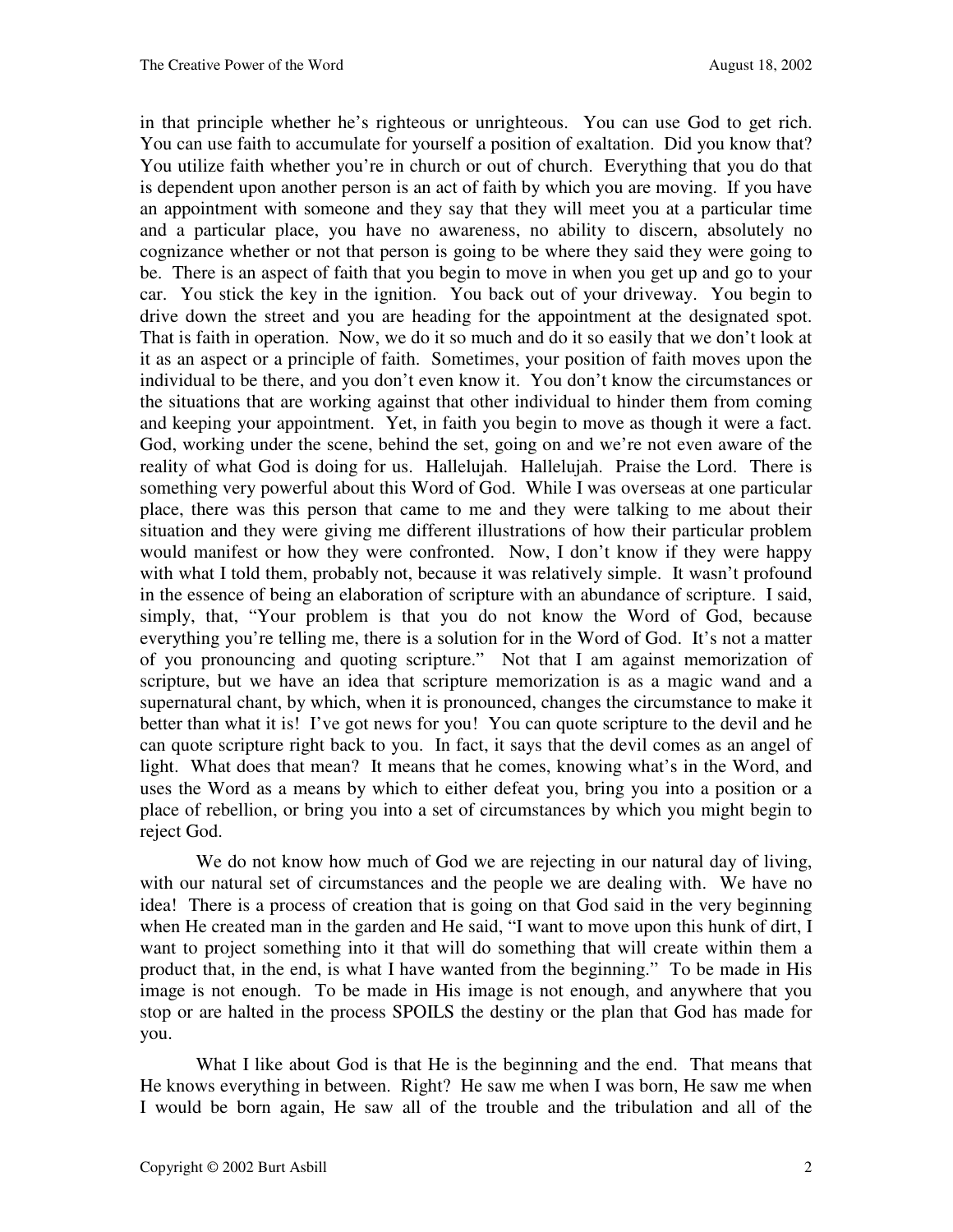adversity and all of the fire that I would find myself in. The most marvelous part is, He also saw, in the beginning, my end. Now, let me tell you something. God does not wait until you're finished to create for you the prize that He has for you. I want you to think about it. If you can, picture in your mind, God constructing a crown. You've seen these pictures of these crowns. Well, imagine some of the most beautiful things that you have ever seen and multiply it by 10 times 10, if you can possibly think that way, or think that big, or imagine that wild. Think about it! Well, God makes that for you and I and He sets it in its place in the heavenlies.

The Bible says, in Revelation, that a new name has been written down (Revelation 2:17). There is a new name, and I think it has something to do with predestination. Now, this is something that's coming to me as I'm speaking to you. I think it has something to do with predestination. I believe that for every human being there is a name that God has written down on the tables or the rolls of heaven, if you would. He has inscribed with His finger on the tables of whatever it is in the realm of heaven, a name that YOU have the potential to become. The condition of the prize at the end of the day is something that is left in the hands of you and I. Boy, I tell you, if I didn't fear God for anything else, I would fear God for the fact that He has put within my own hands my destiny. I am finite. I am temporal. My knowledge is temporal. My vision is temporal. My understanding is temporal. Not only is it temporal, but it is hampered by my humanity. Do you understand what I am saying? It's limited! It's limited, by what? My environment! Hallelujah. It's limited by my environment!

Do you understand what I am saying? The environment that I am born into, there are certain factors that are prevalent in that environment. I am born in a particular country that has a particular way of thinking. We like freedom. We like liberty. We like the right of choice. We can be whatever we want to be. There is a theology that comes with culture. You don't believe it? Study the different cultures in the land. India culture has a theology, do you hear me? I am not talking necessarily about religion, but the shadow of death that is over them. Germans have a theology that is pertinent to their culture, and every German you meet, or anyone that has German in them, or any Indian in them, they are overshadowed by this culture, and the culture limits their ability to perceive outside of that environment. Are you following what I am saying? Am I losing you? Hallelujah! So, what does that do for me as an individual? It limits me in my ability to make right decisions, because the decision I make here in this environment, might not necessarily be the right decision to make if I am taken out of this environment and put into another environment! Let me give you an example. Americans eat with their right hand or their left hand, but they eat with their fork. You understand what I mean? Europeans do not eat that way. They eat with their knife and their fork, and it is considered very rude for you to eat in someone's home with just the fork. It's an insult or a slight on the host, for what is right in America with regard to the simple way of how I use my utensils, my eating utensils, is something that is a slight or an offense in another land! Why? Because there is a perceived understanding of what is proper etiquette, and that etiquette has been instilled, and they can be offended by how you eat your beans and potatoes. They can be offended by how you eat your food. There is a perceived understanding that we have because of our position of inheritance, and God wants us to have a different position or a different perspective.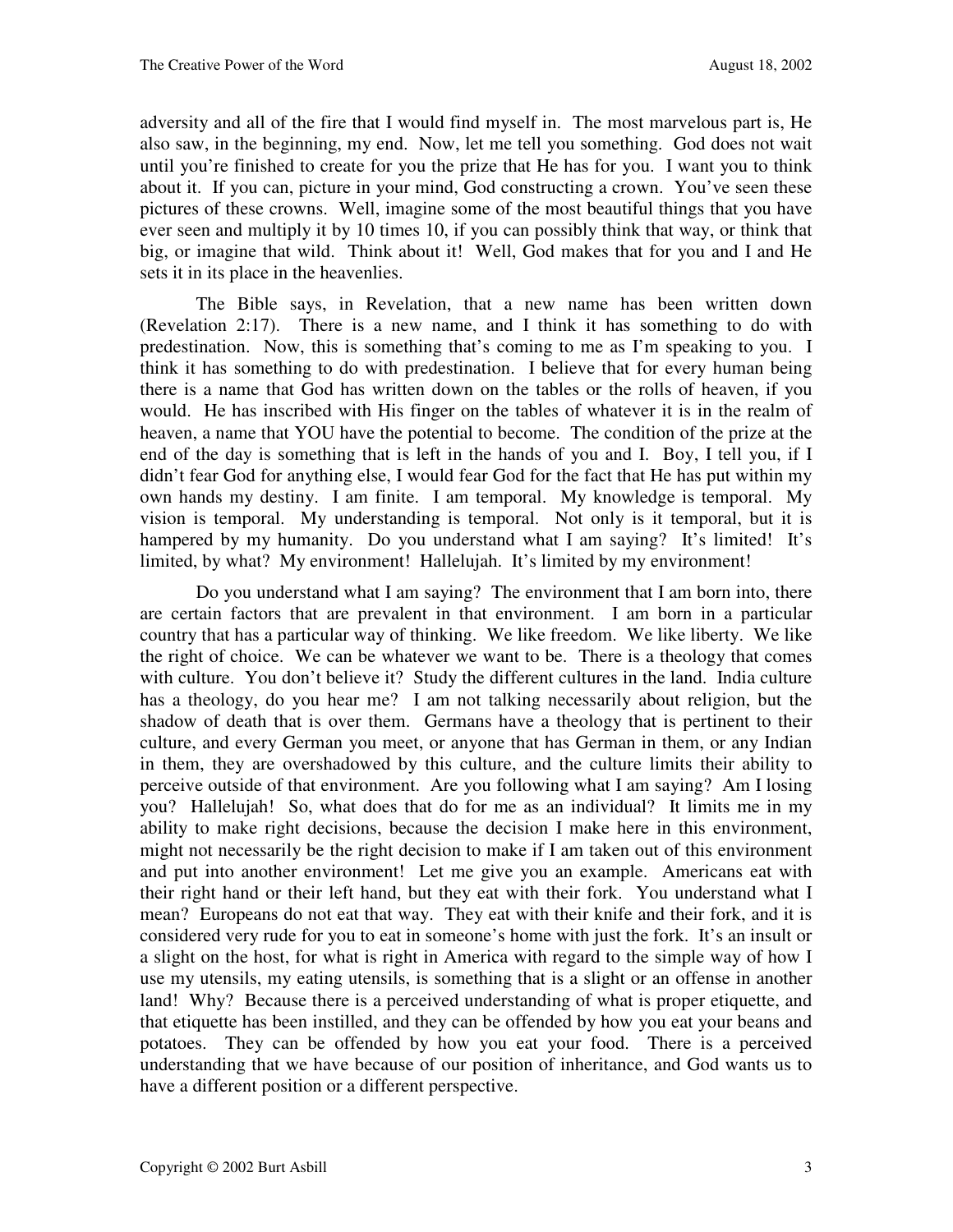Now, you can break this down for yourself with regard to your own set of personal circumstances, whatever they may be. You have to deal with your family, you have to deal with your culture, you have to deal with your individual personalities. All of these factors are working to subvert the Word of God that God spoke in the very beginning. Now, you have to understand something. I wish I could just take it out of my brain and put it into your brain, in the matter and the fashion in which I am feeling it. Hallelujah. There is something in the Word of God that is, for lack of a better term, Godly. It's an entity unto itself! It's life! It's more than words that I have in English to really describe the actuality of the fact of what it means when you and I are born again. You and I think we're just slated for heaven. We're not going to hell, and we think that that's enough, but it's not in line with the desire or the name that God has ascribed. You know, I've seen men that have children, desire that their children walk in their footsteps. He may be a doctor, may be a lawyer, whatever he may be, and he does everything he possibly can do to bring that son to a position where that son begins to function and operate just in the same manner and on the same level on which he himself is operating. This is the desire of the father. However, if the son decides to go another direction, do you hear me, and he decides to do something other than what the father wants him to do, the father says, "OK, Son, if that's what you want to do," but in the father's heart there is disappointment. In the father's heart, he knows that this young man or this young woman could have been something entirely different and could have had so much more had he submitted to the will of the father. We, (as the son in this relationship with the father) are presumptuous in our thinking because we think in some manner that in this position of relationship, we are like the Father and have a right to assert OUR position of individuality, and that THAT takes precedence over everything else!

You see, it wasn't so much that Jesus had a destiny. It wasn't so much that Jesus had a calling. It was that Jesus Christ had been appointed by the Omega for a position of excellence and if you don't think Jesus Christ did not have a problem with it, you're mistaken. Read the account in the garden of Gethsemane with spiritual understanding and spiritual perception. "Oh, Father, if it be Thy will, let this cup pass from me, nevertheless…" Now, you know, we're told little short stanzas and phrases and it does not necessarily, unless you can comprehend by the rhema of God that He speaks to you in the midst of the writing, the contention and the confrontation with His own will! There was a confrontation with the will of Jesus! With the Will of the Father! And He was struggling in that position or in that place to find the level of subjugation and submission. Thank God that He had vision to perceive and to look beyond the realm of temporal persecution and temporalness of his personal environment. Do you know that Jesus had the ability to know by some measure or some extent, the magnitude of the thing that He was doing?! The Jews, even his disciples, were limited. They thought they were going to have an Israelitish kingdom. That's why they were vying for position! Vying and wrestling with one another, getting upset, getting offended, because one came and said, "I want to be on Your right hand." (Matthew 20:21) My real question would have been, why didn't they all say, "Well, ME TOO!!"? Me too! Me too! My Bible tells me that God is no respecter of persons (Romans 2:11, Ephesians 6:9, 1 Peter 1:17). That means that in the beginning He loved John no more than He loved Peter or Nathan or Bartholomew, or for that matter, Judas! What redeeming love! What ministry of reconciliation was coming out of that man that we call Jesus to a thief! The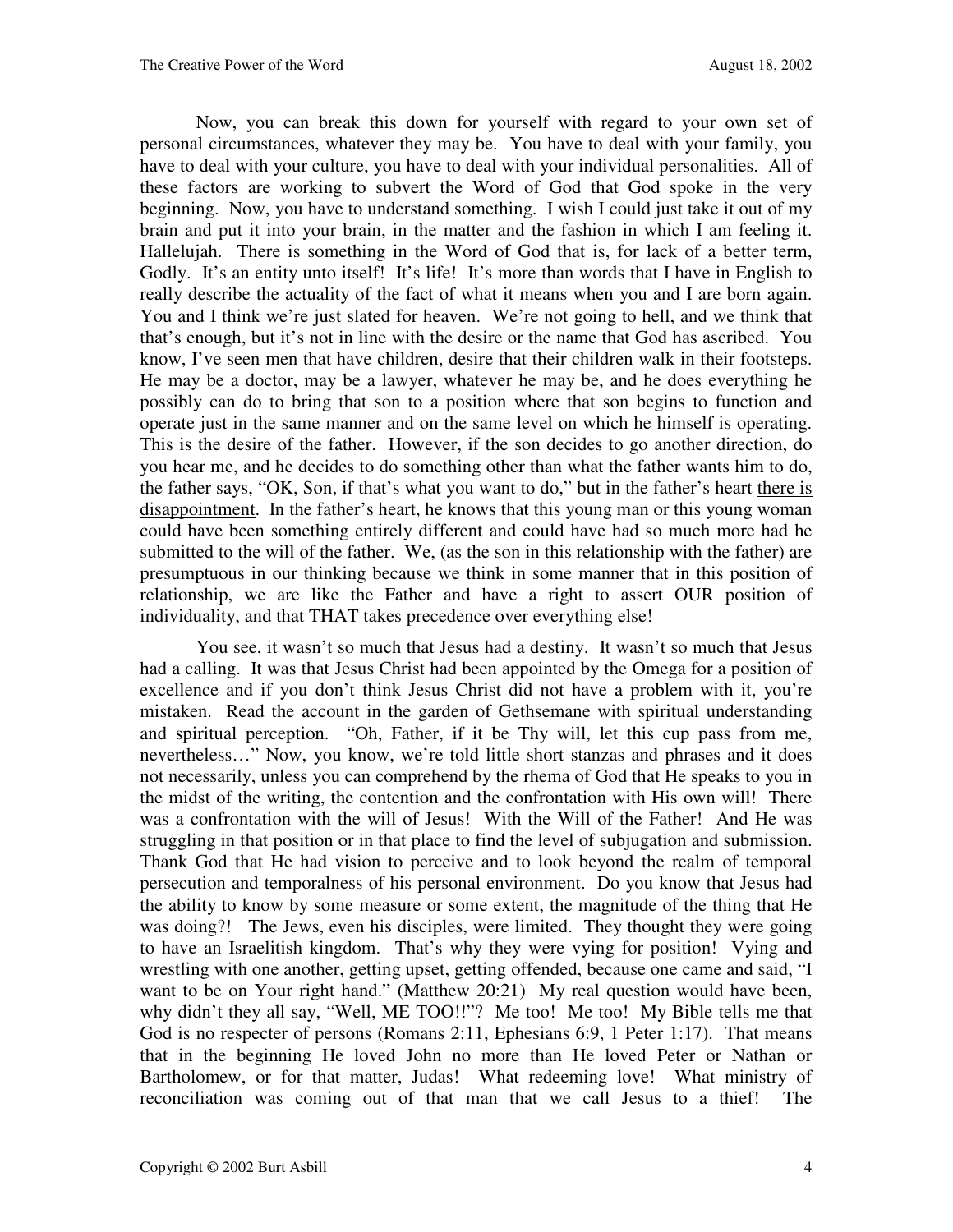foreknowledge that the man was not going to make it did not stop Him from reaching out time and time and time and time again! He reached out to save the man's soul! I believe even the act of the dipping of the sop, and the expression that one amongst them would give Him away, and to him who I give the sop, were acts of redemption, do you hear me? I don't know about you, but I think that if something was going on in that type of scenario and a man said to me, "Him whom I give the sop is he that is going to betray me," then he dips the sop and he hands it to me, I'm going to start backing away from it! It wasn't just an act that was done to designate or to open the gate of hell so that Judas might be devoured! It said that Christ was in God and God was in Christ, doing what? Reconciling the world, unto whom? God!! He was in Christ, reconciling the world, UNTO HIMSELF!!! Everything that He did, every act, every position or place of relationship…!

This is a little diversion, I guess. Probably none of us would really consider ourselves in a position or a place of rebellion, but as I was helping Nancy this morning with the computer and getting some of the information she wanted on a piece of paper, I went into the dictionary for the word 'rebellion' and I found the word 'mutiny.' Now, 'mutiny,' in its first definition, is not so much your rebellion against the government at large, but mutiny is your rebellion against the different authorities that are IN that government. Sometimes we find ourselves in a mutinous state of mind, because something in us says, "Oh, I'm not rebelling against God, I just don't like this man." "I don't like this sister." "I don't like what they're doing." "I don't care for the scenario or the personality and the conflict that I'm having. There's something going on here and I don't like it!" You and I better be very careful. The Bible says that you and I are not supposed to judge each other after the flesh. It says, *Henceforth, know ye Christ no more after the flesh* (2 Corinthians 5:16). That means you and I have something…now, not because I'm special or you're special, it's because of what God has deposited in you and I, do you understand what I'm saying? It says, "And God said."

Well, let's bring it into context with regard to New Testament church. Turn with me over into John. Chapter 1, *In the beginning was the Word, and the Word was with*  God, and the Word was God. Now, would you say, in reading that scripture, without getting really theological, would you say that the Word and God are one and the same thing? Now, the word here that is translated 'Word,' is the word 'logos.' 'Logos' means, in the intellectual realm of understanding, "the will of God." That's what it means. It says that this will of God that was in the beginning was with God and the will was God. It was the same will that said, "Let us make man in our own image." Now, I want you to turn with me over into Ezekiel 28. I have been spending a lot of time in Ezekiel and Isaiah. The Lord seems to keep bringing me back.

This is the end of the story. This is the Omega part of God's Word concerning you and I. If you want to know the Alpha, you have to go into Isaiah. In Isaiah, Satan says, five times, that, "I will." Are you following what I'm saying? Don't lose track of what I'm saying and where I'm going. It says logos is the Will of God. The Word and the Will of God are synonymous, wrapped up in the same thing. You remember what He says? Not by will but thy Word… what is He saying? Not the word by which I am bringing, but the Word which You are bringing to me! Am I confusing you? Hallelujah. So, in Ezekiel 28, God begins to say, "I will." Remember, now, in Isaiah, devil says I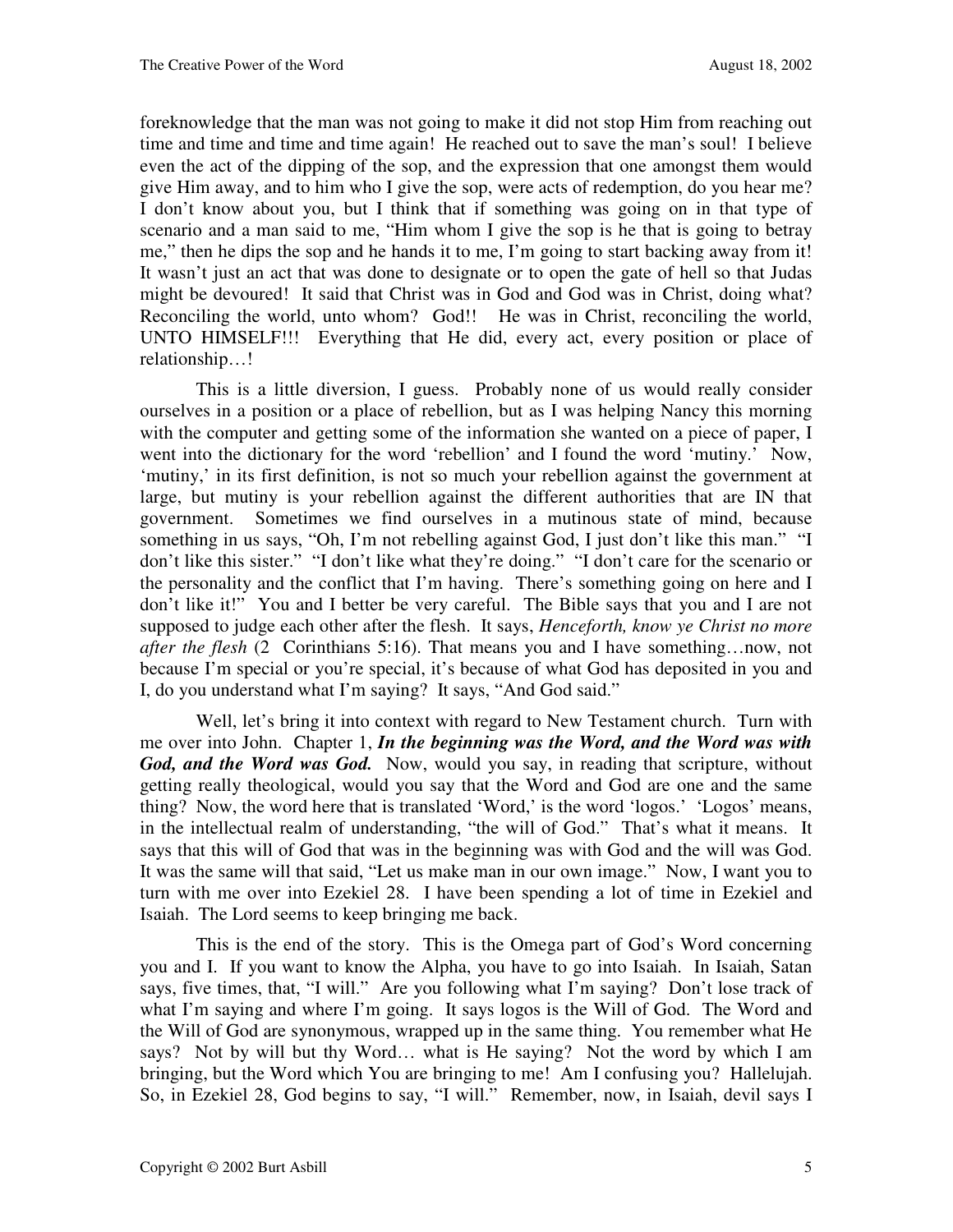will and he says it not five times, he says it six times. Am I counting right? Six times. Six is the number of man. But we need to understand that the will of God is pertinent to man and it gives you and I an idea by which to grasp….. Now, remember, I am talking about the thing that God has created for you in the heavenlies with regard to the Omega, the finish. You remember Jesus, when He hung on the cross? What did He say? When He gave up the ghost, He said, "It is OMEGA." "It is OMEGA! I have reached the conclusion of God's will!" Hallelujah! "I have come to the position, to the point or the pinnacle of the totality of what God has for me!!!" Come on! Remember, now, Will and Word are synonymous! They are the same in God. Now, remember, "I, in the Omega, will cast thee as profane out of the mountain of God. I WILL, the Omega, the Finish, at the finish line, when it's all said and done and the dust begins to settle, I, the Omega, will destroy thee!!!" I'm talking about something that God has created for you and I and stamped it in the heavenlies! He says, I WILL, the Omega, the Word, I WILL cast thee to the ground!! I WILL, the Omega, the Finisher of your faith.

God puts it into the Word over and over and over and over again in hopes that it begins to penetrate this block on our shoulders that is called brain, which really is like a big hunk of wood, and God says something over and over and over again in the aspect of hoping... He said He submitted you and I in hope. Isn't that what Romans 8 says about the sons of God? That the creation was subjected to what? Vanity! What's that mean? Beginning. Beginning! Beginning what? Beginning, and where we talk about the will of Satan in Isaiah.

We have this kind of religious, theological concept that we're good. We really do! We don't think that we're bad! Now, I'm not calling you bad people. Don't take my words and twist them. Don't get carnal on me and bring down what I'm telling you in the Lord. But we have this concept that we are good people. Paul said it in a different way and he used himself as an illustration. Do you think that it was something that was just pertinent to Paul? He said, "I know that in my flesh dwelleth no good thing! (Romans 7:18)" Personally, I know about the no good thing! I know about the evil thoughts! I know about the helplessness, or the lack of faith, throwing up my hands in desperation. I know about the thoughts of depression! I know about the thoughts of lust that bombard my mind and bombard my body! Hallelujah! You know, I got a revelation one day, one of the many revelations that I get out here in the field. I was harvesting garlic. We were pulling it out of the ground in the first row. We had planted the ground, ripped it down and put the little thing in there and covered it all back up and the rains came and all of the pressure and gravity and whatnot beat it down so that the ground was so hard, it seized upon the seed. Now, what do you think that that did to the garlic? Now, you know, you want garlic to be nice, big, round cloves. You don't want to hear, "Is this the only garlic you've got?" You want those nice, big, round cloves, but you have to have ground that is conducive to cloves. When the parable of the sower comes to you and I, it's talking about stages of development which every Christian goes through (Matthew 13, Luke 4, Mark 4). It's not just, you are this category or that category or this category, although there is a proof in that type of relationship with God and the Word! This is God! (holding up the Bible) How much time do you spend in it? How much time do you spend meditating on it? How much time do you spend in investigative search with regard to different things that God might speak to you during the day? Or, what if you get up with a song in your heart that is scripture? Do you just go around singing it all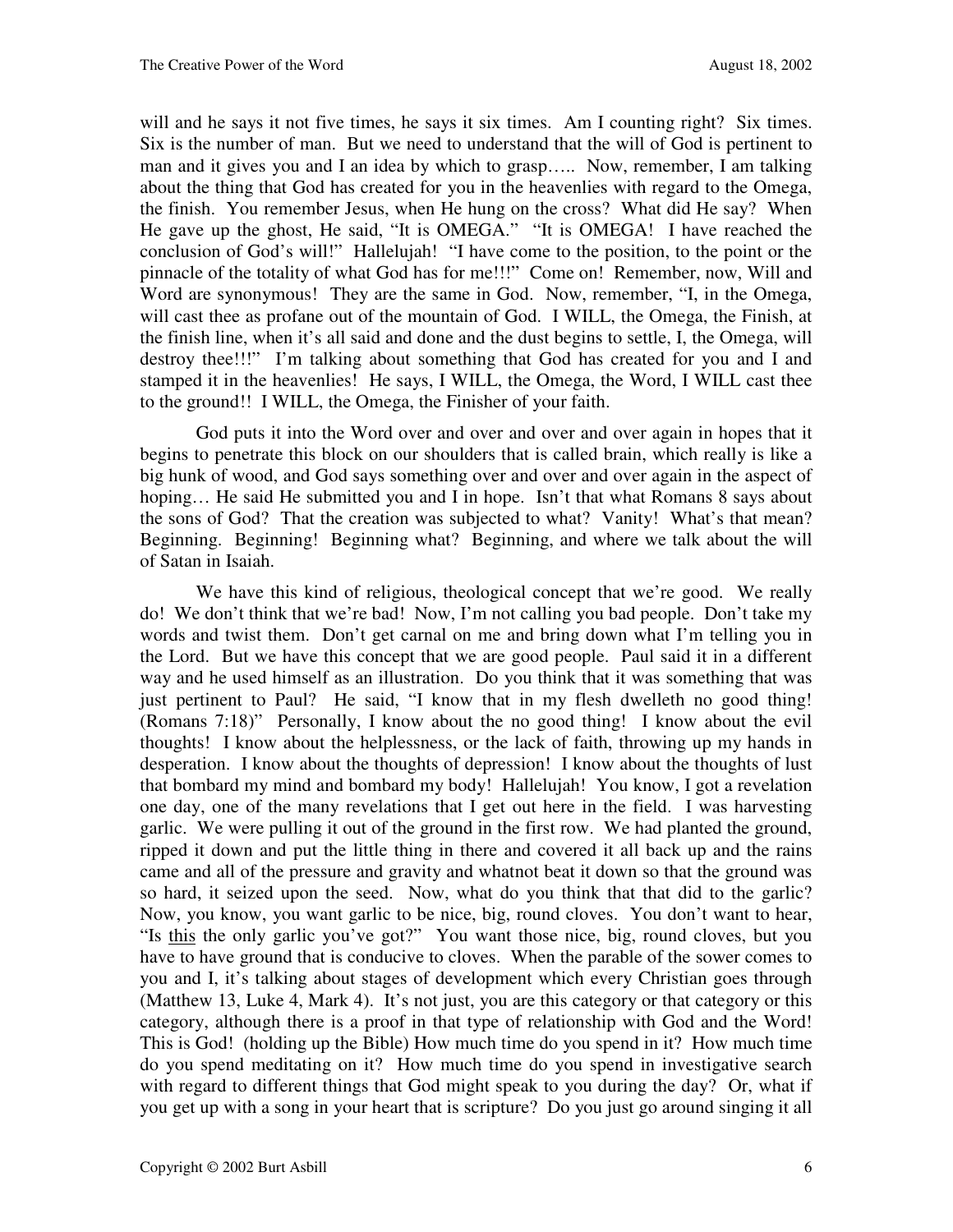day? Or, do we get into the Word and see what the Word has to say about it? This is your LIFE! They used to have a television program like that. "This Is Your Life." I would hate to have this life displayed on a deal where they would drag up or dredge up different aspects of confrontation that I have had to contend with with regard to my flesh! Hallelujah! Hallelujah.

I was telling you about the garlic. The ground got so hard that the clove turned around upside down and began to put its roots out toward the surface. It's the only way it could survive because the ground, the earth, was SO HARD. The ground, the earth, was SO HARD! You know, that's scripture. You know that. Of course, you knew that's where I was going. That's scripture. If you will turn with me over into Jeremiah, I want to read to you. Chapter 31, verse 31, says, *Behold, the days come, saith the LORD, that I will make a new covenant with the house of Israel, and with the house of Judah: 32 Not according to the covenant that I made with their fathers in the day that I took them by the hand to bring them out of the land of Egypt.* Now, you are spiritual people. You are spiritual people. Begin to apply this natural set of circumstances with a natural word that concerned a natural people to you on a spiritual plane! Because, remember, we're not talking just about getting saved. We're not talking about just going to heaven. We're talking about Alpha and Omega! We're looking at it from a higher perspective! Egypt is a place of bondage, is a place of sin! He says, *I will call my son out of Egypt!*

When God breathed, it wasn't that God just went whoosh. It means that a Word, or I should say, THE WORD, took a piece of the Word, and He took it out of himself, and deposited it in you and I! That's what John 1 says. Hallelujah! Turn with me back over into John 1. It says, *and the Light in him was life.* OK. What does that mean? It means that Word, Will, now becomes synonymous with Life. We're talking about one and the same thing! "Oh, I just want to live for Jesus. I just want to be Christian." It says, *in Him was the life and the life was the light of men.* Now, we've got logos, we've got will, we've got life and we've got light, all of which is what? God! GOD! IT WAS GOD!!

Now, let me tell you what this light is. Verse 9, *He, Jesus, was the true light which lighteth every man that cometh into the world.* Is there a mistake here? You know what they do with this verse? Do you know what they say about this verse? Does anybody have an idea what they use this verse for? To substantiate a lie out of the pit of hell. ULTIMATE RECONCILIATION. Why? Because they do not understand the intent or the fact of what God has predestinated for humanity! It's not a matter of what you are or where you are. It's what God has projected for you, the potentiality to become and that potentiality He has ascribed on the rolls of heaven, but let me tell you something. You have the ability to eradicate it! You have the ability to erase it!

Go over into 2 Corinthians with me, chapter 4. You know, my wife and I have been having a little discussion about ministry. What is my calling? What is my election? What is it that God has for me to do? I think we spend a whole lot of time pondering and wondering, and sometimes depressed because we really don't think we have any type of ministry, when all the time God said it very simply and very aptly in the Word. How many of you are like me sometimes and are defeated by our personal perspectives? How many of you, like I, have oftentimes been put into a vise or in a trap and had to suffer the consequences of the trap because of our perspective? *Our Father, which art in heaven,*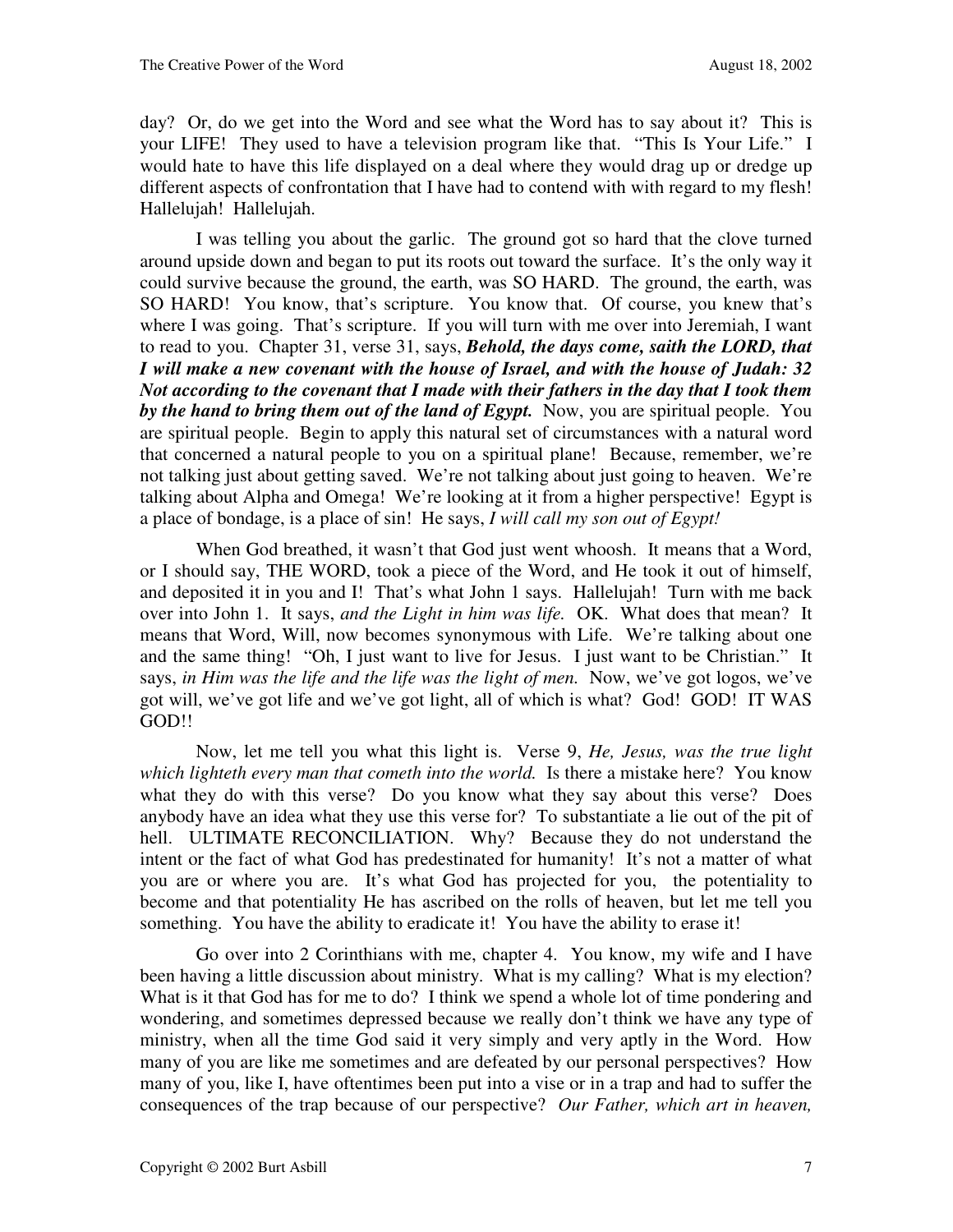*hallowed*….(Matthew 6:9). My, my, my. That's a whole sermon all on its' own. *Hallowed.* Boy, we do not understand the hallowedness of God. If we had any comprehension we would be as John, as Daniel, when that entity of Life and Light manifested. It says he fell down as one dead and questioned him as to whether or not he was worthy enough to be spoken to!! But that's not my sermon today.

He said, *Thy will be done*. Thy kingdom come. THY KINGDOM COME! All of a sudden all of us have a ministry. All of a sudden all of us have a job. There is an intent and a desire that God has made known unto you and I. IT'S NOT TO BUILD YOUR OWN KINGDOM!! Whether it be secular or religious. We can get very religious about all this. Oh yes, we can. Paul says, "I am not going to let death nor life …"(Romans 8:38) and he's not talking about natural, secular life. He's talking about the spiritual revelation of life that is coming to him, that is energizing his body, that gives him an ability to see beyond his natural set of circumstances!! Oh, hallelujah! He says, "I am not going to allow that type of an experience to rob me of my position or my inheritance and separate me from the love of God." There was something of a reality that Paul had.

Do you know that we need fire? We should be an asbestos people. We need fire, do you know that? We need fire. Let me tell you about a family that I met. I've met them over the years, so I know a little bit of their history. It's a woman and several children that live in a hellish set of circumstances. The husband is not saved. Not only is he not saved, but he's a wicked man. He's a wicked man, and there's several children that are in the family, do you hear me? Now, with the theological principle of overshadowing, those children by all rights should be destroyed because of his position of preeminence and the wickedness that is in him, he exerts and pushes onto his children, and he molds them and fashions them, and they're living in a wicked society! Do you hear me? But you know something? The mother loves the Lord. She has fellowship with a strong Body of believers who stand with her in prayer. She has allowed the flame of God to begin to purge her soul and she has petitioned God for her children. I have seen God deliver her children, ONE BY ONE!!! Hallelujah! Creating within them…oh, it's marvelous…she has a desire for the Word of God! She has a desire for the relationship of God and the relationship in the Word of God as she feeds upon it and it begins to create something within her being! Hallelujah! She in turn turns again to her children and begins to feed them that Word! It begins to develop within them an appetite for things that are righteous, and a disdain and a distaste and a dislike for those things that are wicked!! I've seen God deliver her children ONE BY ONE!!! The father's still the same, but the fire, the FIRE, the FIRE, bringing out the gold, working the dross to the top, that the hand of God can skim it off and discard it! The daughter prophesies and has words and sees visions and has dreams, and is not afraid to move in the midst of the congregation! Glory to God!!! Glory to God!!! Glory to God!!! Would to God that our children would have that desire that comes in the midst of tribulation and turbulence! Hallelujah!! Being imparted by the living Word of God. Oh my. We go to such lengths to make sure that our children have it a whole lot better than what we had it, to accomplish some of the things that we didn't get done, and fulfill some of the dreams and aspirations…! Hallelujah! Would that we could be spiritual people! Would to God we had a revelation, THY KINGDOM COME, THY WILL BE DONE!! Are we talking about in the sweet by and by? Is that what we're waiting for? What are we waiting for? What are we waiting for? What are we waiting for? What are we waiting for? These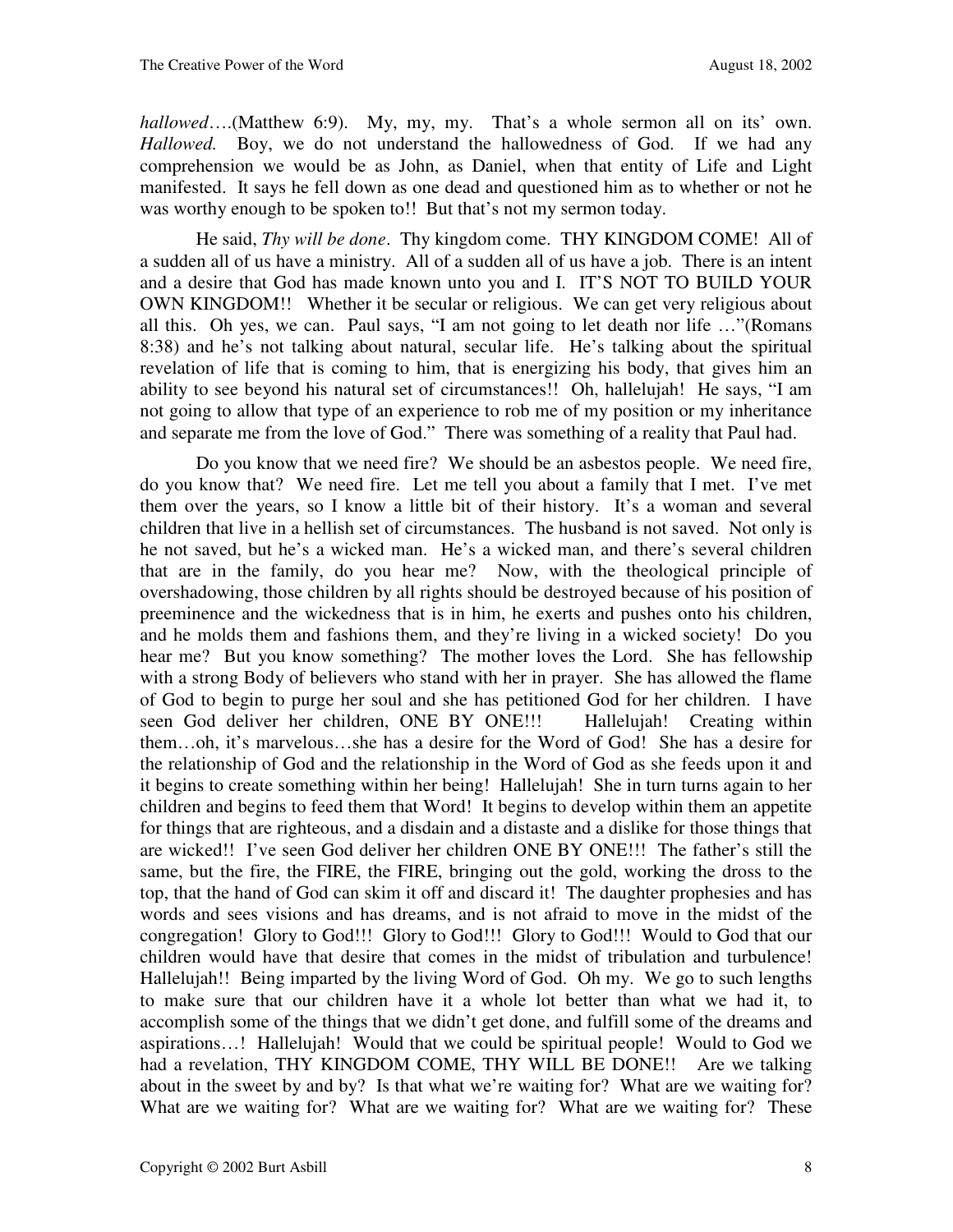children have lived under the rule of righteousness, do you hear me? There has been an impartation… when I look back down my family generation and see all of the garbage and all of the things that went on, and I see God begin to weed out sin and degradation and deprivation. I see God weeding it out, weeding it out, weeding it out, and that my children would marry into Christianity, marry into godliness, marry into families that have God in the midst of them, do you hear me? And I can go out with the mission field, I don't know anywhere else in the whole wide world that I can rub shoulders with fathers-in-law that I want with me in the foxhole, do you hear me? My, my. We settle for so much less!

Hallelujah. We dealt with one young lady, she came to us in tears and wanted us to pray for her. She said, "I've finally made up my mind that I want to go on with God. I don't want a husband. I don't want babies. I don't want security. I don't want comfort, I don't want affection. I just want GOD! I just want God! I WANT GOD!!!" Boy, its like, "God, I don't care. If I can't have you, then kill me. Just kill me, because I'd rather live in eternity as I am now with You than here in this life and do something that is contrary to Your will!"

Come on, brethren! We're talking about the <u>logos</u>, we're talking about the will, we're talking about the life, we're talking about THE WORD! Hallelujah! There's a scripture in the Bible that talks about the Word working mightily in us!! My goodness, that's something more than just reciting scripture! It is! I'm telling you this morning, there is an expectation that God has, there is something He has made for you! There is something He has written on the walls of fame in heaven! One hundred and forty-four thousand! You know, I don't want my name on some block of stone in Washington D.C. I want it inscribed under the title of "One hundred and forty-four thousand"! I want after me, "Burt Asbill, deceased. Burt in Christ, overcomer." Hallelujah! Hallelujah! Hallelujah! Hallelujah! Hallelujah! Glory to God!

It takes work! It takes concentration! It takes dedication! *Them whom He has called He has justified and them who He has justified* He's done what? (Romans 8:30) There is a process of sanctification that comes between justification and glorification! Sanctification means you're being set apart. Well, if you're set apart, you've got to be set apart from something here unto something there. We have been called unto what? One hope of our calling that is in Christ Jesus. What does it say, incorruptible, undefiled... Incorruptible. INCORRUPTIBLE. It says, *lay up for yourselves* what? (Matthew 6:20). Don't spiritualize it! Don't make it theology! Make it actuality! Make it a practical experience in your life! It's one thing to say, I believe, it's another thing to put it into practice! In your home! In your relationship with your wife! In your relationship with your husband! In the destiny and the thing that God aspires for your children! Come on, brethren! We are so steeped in theology. It's only going to be by the hand of God that we are delivered and through fire! The Bible says a whole lot about fire. Somebody during the Czech conference said fire is the only instrument that changes everything. I didn't know that. I thought there were some things that fire didn't change, but it depends on the intensity of the fire. Now, if you want to know the intensity of this fire, just go into your Bible and look up the scriptures that say that God is what? A consuming fire! Oh, thank you Jesus!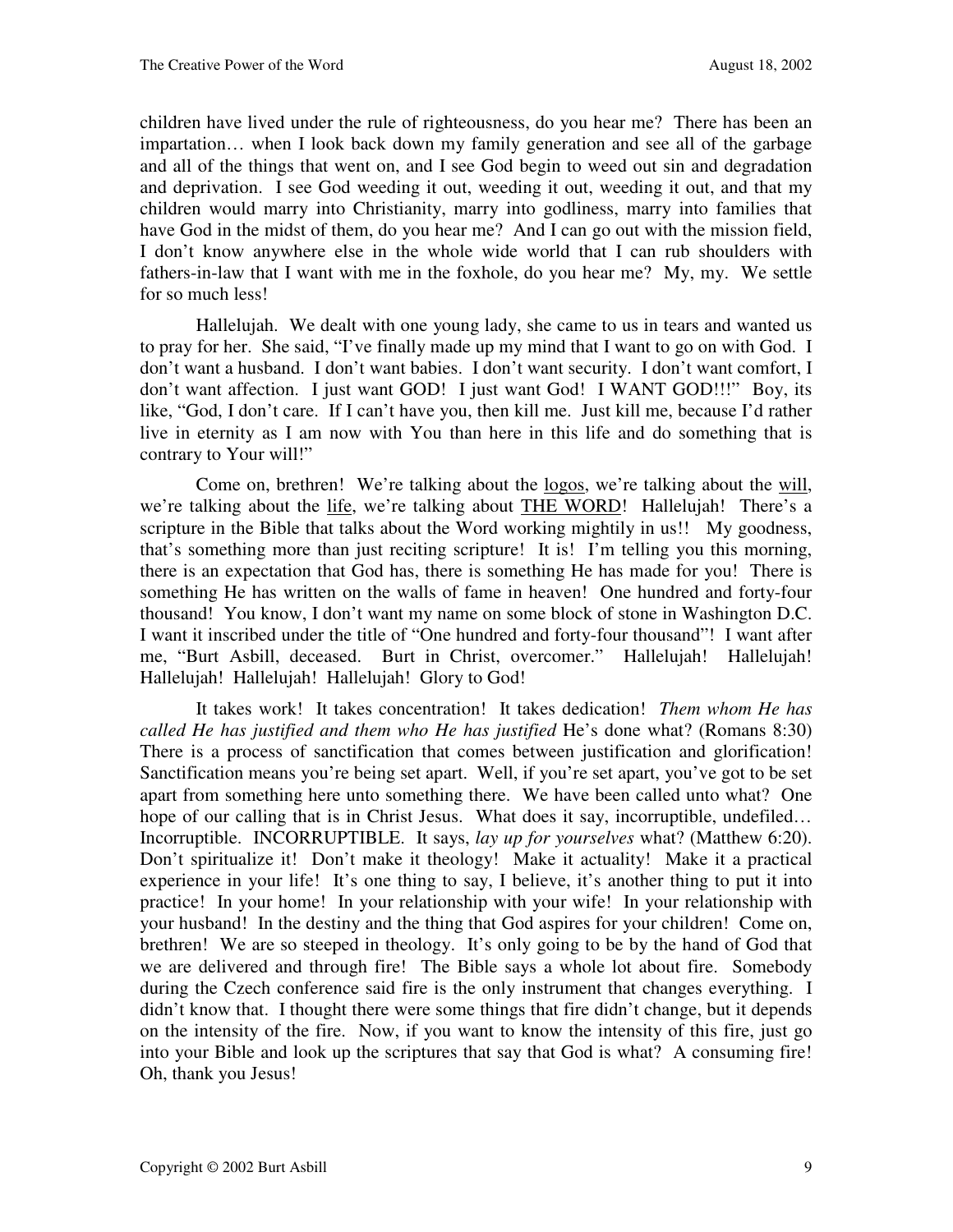You know, you can shake in your boots, you can sweat, you can have all kinds of trepidation, but my God, we need the vision to SEE the Alpha AND the Omega! My mother used to tell me, "Burt, you're your own worst enemy." At least, I think it was my mother. Maybe she told that to my brother, but I think she was speaking it to me. "Burt, you're your own worst enemy!" You know, sometimes, she also said, "You cut off your nose to spite your face." I never could understand it until I found myself doing it! Resist, resist, resist, resist, resist, resist, and all of the time, if I had done what God wanted me to do, I would not have had to do or go through what I went through! If I had only listened to God! Cutting off my nose to spite my face! Nobody in their right mind would do that! We're not in our right minds! It's only the diabolical mind of our fleshly, carnal inheritance! You are your own worst enemy! You have your own personal hell! You have your own personal devil! In the midst of that, God said, "I will!" In the midst of your emotional chaos, I WILL! In the midst of your deepest, darkest, dankest, darkest, terrible hole of depression, I WILL! I will what? I WILL be logos! I WILL be life! I WILL be entity and strength! What more despicable and horrible set of circumstances could a woman find herself in in the midst of Israel in that day than to be with child and no husband? We do not understand the shame of the thing, nor understand the consequences of the law of the day that governed Israel! Stoneable offense! Death, death, death, death, death, death! But nevertheless she said, "Not my will." (Luke 1:38). It was Word!! It was Word! It was life! It was LIFE! It was light, hallelujah, that came into the midst of darkness.

I had you in Corinthians 4 a while ago and I want to finish that right there. *Therefore seeing we have this ministry, as we have received mercy, we faint not!* **You** know what that means? We don't turn back from the plow. We don't shirk because the going gets tough. We don't get frustrated. We don't get depressed. It says all that down in the latter part of the chapter, you know!

*2 But have renounced the hidden things of dishonesty, not walking in craftiness, nor handling the word of God deceitfully; but by manifestation of the truth commending ourselves to every man's conscience in the sight of God.* Loose, loose!! Grab hold of it! Grab hold of it!! Grab hold of it!! Hallelujah! Hallelujah! *BUT if our gospel..* I'm not talking about… Are you born again? Are you born again? What is your gospel? What is your gospel? Is it "born again"? Is it "born again and baptized in the Holy Ghost"? or is it "sons of God, first fruits"? Is it "overcoming"? Is there something that is ascribed that you are seeing with a heavenly eye down through the corridor of your personal environment? Does it take preeminence over your position of personal preference? Oh, Hallelujah!!

This is not a hard word. This is a good word! This is a good word! This is a good word to shout about! Hallelujah! *3 But if our gospel be hid, it is hid to them that are lost.* What I was saying, gospel of what? Overcomer, manifesting JOY in the midst of sorrow, manifesting STRENGTH in the midst of weakness. Hallelujah. Laughing when you should be weeping, not that there isn't a weeping to be done, but it's in the power of the Holy Ghost! Maybe when everyone else is laughing, you're weeping! Hallelujah. Hallelujah.

It says, *4 In whom the god of this world hath blinded the minds of them which believe not, lest the light of the glorious gospel of Christ, who is the image of God,*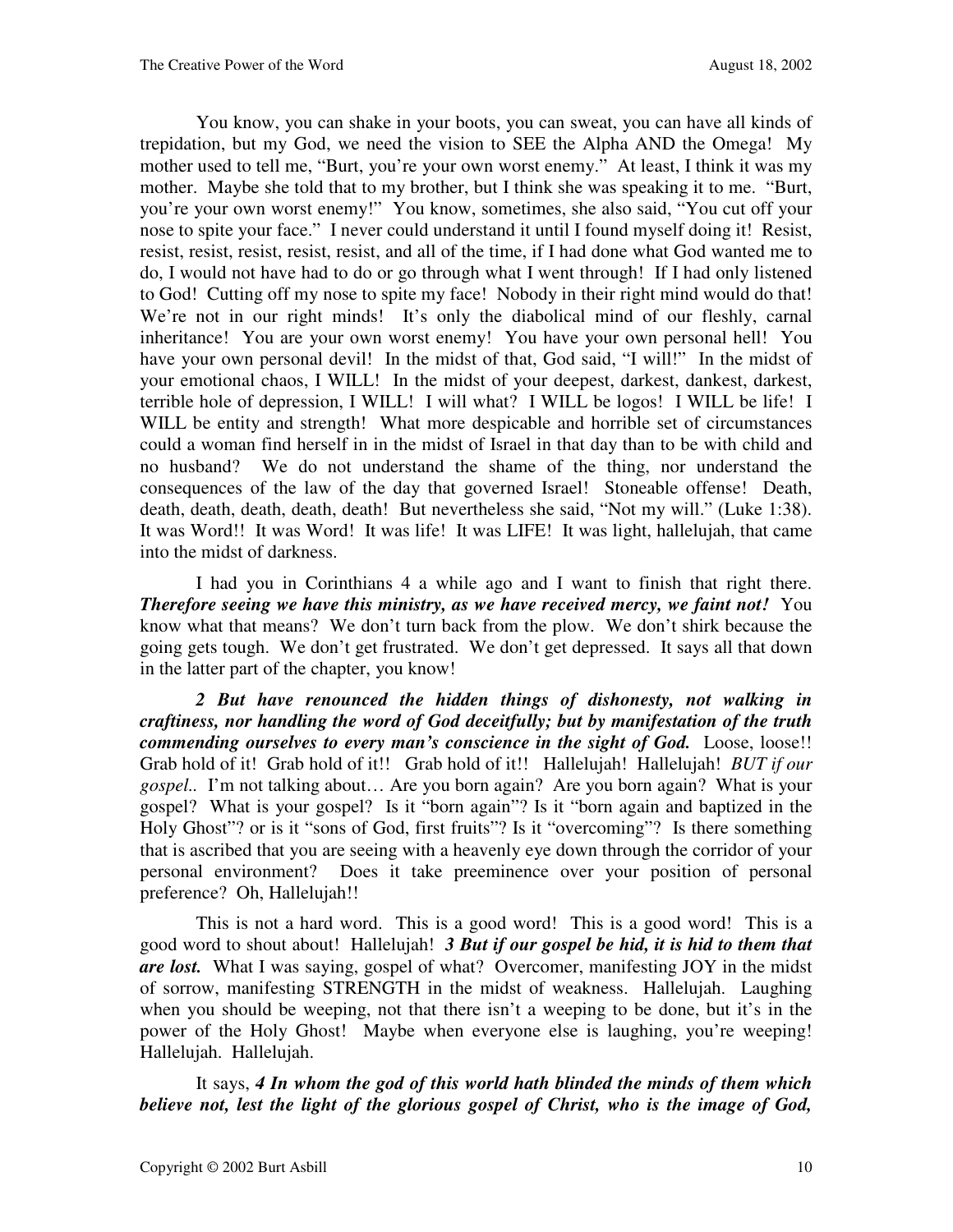*should shine unto them!* Do you know, Satan can read? You know, he's got a very high IQ. You know he can read? And if he can't read, he can certainly hear, and he's sitting out here today, and he's listening to every word that's being said. He's listening to every word that's being said and he's saying in his heart, "Impossible." IMPOSSIBLE! IMPOSSIBLE! I know Flesh! Well, you want to know the secret about all that? As long as you stay in the flesh, he's the winner. But the minute you get up in the Spirit, he's a loser! That's what the Word of God says. THE WORD OF GOD SAYS! When we talk about gospel, we're not talking about the theological rhetoric of the Word as it is written! We're talking about the entity of life that was in God that when God breathed upon man, MAN BECAME A LIVING SOUL!! LOOSE! Grab hold of it! Utilize it! Grab hold of it!

Let me tell you something about how important words are. I was in a discussion here a while back and we were talking about a situation and the word that was used was "unfortunate." Now, it's just an English word, right? It describes a certain set of conditions, maybe, from your perspective. Do you know what it means? Let me read it to you. Unfortunate: it says, not fortunate; unlucky. What does luck have to do with anything? I was in a situation years ago and I was talking to a friend of mine on the phone and I was hoping that he would give me some advice and get me out of my situation, and the word of counsel, the word of comfort that he gave was, "You know, if it wasn't for all your bad luck, I'd say you had no luck at all." I said, "Well, thank you." Of course, I didn't really say that because I was in a pretty hard place at the time. It says, *unlucky; causing great distress. Synonyms: deplorable, afflictive, calamitous, dire, distressing, dolorous, grievous, heartbreaking, lamentable, mournful, regrettable, woeful, heartrending!* Well, you could be depressed at the end of the conversation. Where is God in the midst of that? Where is the scripture that says, ALL things work together for good? (Romans 8:28). Why is it that we take this position, this perspective, as this word describes? Because we are affecting it from this level, from this arena!! It's horizontal! Hallelujah! If you look to God, ALL THINGS WORK TOGETHER FOR GOOD, why? Why? For good to them that do what? LOVE GOD!! Hallelujah.

It says, *if our gospel be hid…* Our gospel, our light, our life, our Word, our I WILL. Now, you can put your name in Ezekiel where it says I will. I, Roshell Burton Asbill…well, let's leave out the Asbill. I'm being translated from the kingdom of darkness. I'm being TRANSLATED and DELIVERED from the propensity to be ASBILL!! HALLELUJAH!!! Now, I don't think that I'm being presumptuous, because I'm not looking at myself or you as the head. I am looking at you and me as a piece and a part that is attached to the Head! The I WILL becomes synonymous with the Word that is in God! Do you hear me? Because the I WILL is not something that is being perpetrated out of the midst of my humanity!! It is something that is coming out of the realm of heaven, out the realm of my divinity!! Loose, loose, loose! Can't you say AMEN? I mean, don't you like that? Don't you like that? I LOVE IT! Especially when I look in the mirror and I see so much of Dad Asbill, and I see my brother, and I see my grandfather, and I see Mom, and I see Grandma, and I see Great- Grandma, looking at me and accusing me and shaking their finger in my face! Now, I'm not talking about them that have gone over and are in the great cloud of witnesses. I'm not talking about them in that position! I'm talking about the position of natural inheritance! My, oh my. I'm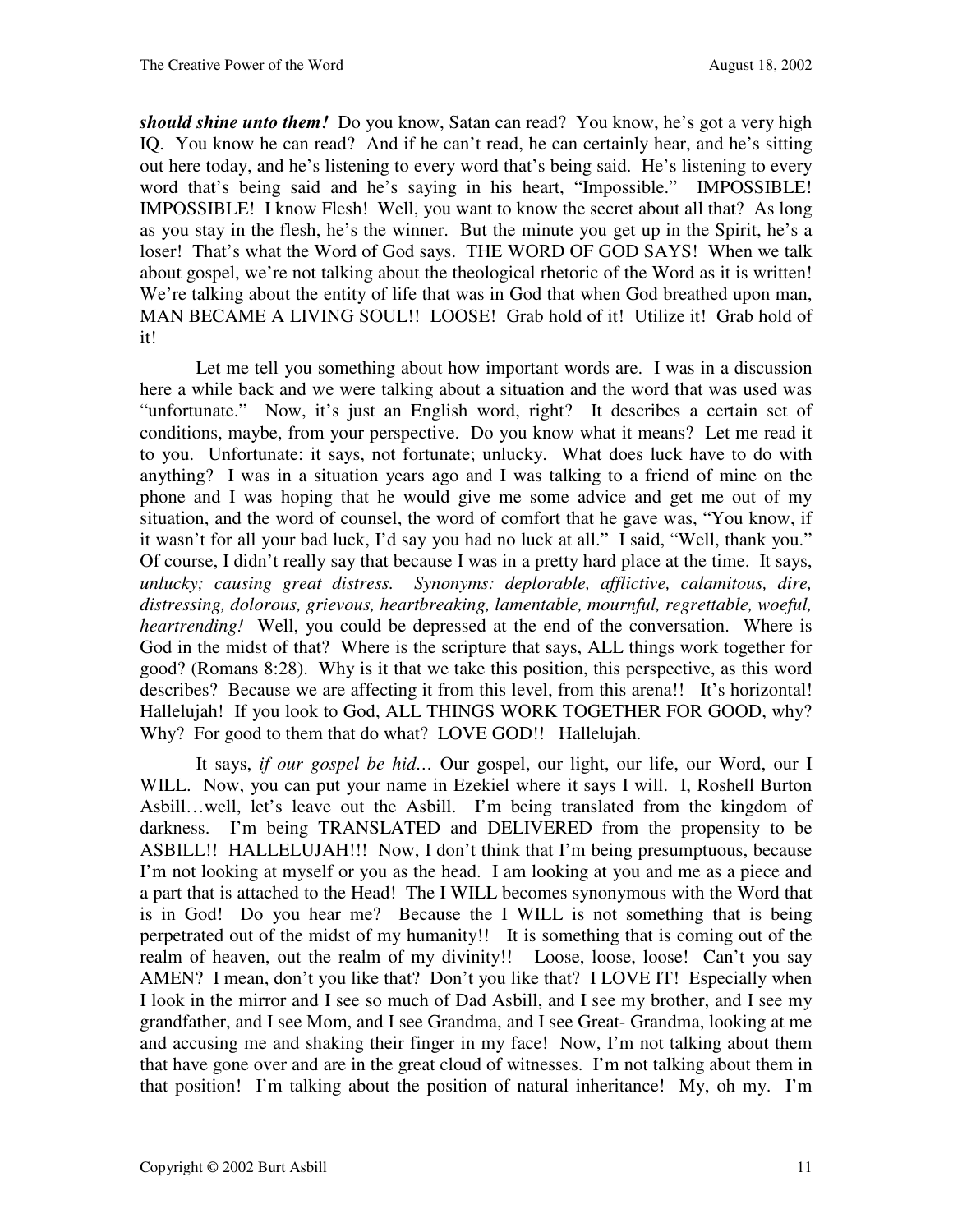talking about the Alpha and the Omega, the Author, the Finisher, the Beginning and the End as He has predestinated for me!! Come on! Grab hold of it!

This is work! Let me tell you, it's not easy, as you well know. It's work! It's work! But it's work that can be done because God has given us the strength. *You have girded me with strength* to do what? *Battle in Your name. Those that rose up against me you have subdued,* you! YOU, you, you, you, *have subdued under me. You have given me the necks of all my enemies and I shall destroy all them that hate thee and me.* (2) Samuel 22). Not talking about your brothers, not talking about your sisters. Not talking about your husband, not talking about your wife, and yet we spend so much time in confrontation with each other and we use up all of our energy. We use up all of our strength. We use up all of our vitality. We use up all of our resources defending our position against that which is undefendable! Loose!

Brother duCille had a vision of the king of DongPong (?). He was met by this lord or this prince and the prince threw down at his feet a sword and he picked it up and the prince began to come at him to swing, and in self defense, (he didn't say this, it's just what I perceived), in self defense he picked up the weapon and began to try to defend his position. His position was undefendable, and the Word…You're going to think differently when you leave out of here in spite of yourself…The Word of the Lord came to him. "You cannot use his weapon against him." All of a sudden, I don't remember if he threw down the sword, but all of a sudden, he found himself lifted up into the heavens, grasping hold of his enemy and all he had to do was let him go. He stayed up, and the other one came down! Hallelujah!

I'm going to finish. It says in chapter 1 of John….verse 8, that's new beginnings. *He was not that light,* John the Baptist, *was not the light but was sent to bear witness of the light.* That's what I'm doing here this morning. I'm in the Spirit. Oh, I'm going to catch it for this one. I am in the spirit of Elias this morning, hallelujah, proclaiming to you, and bearing witness of the light that is within you! *He was in the world, and the world was made by him, and the world knew him not.* Can I kind of bring that down, maybe to some sort of carnal, secular, horizontal position of understanding? "I've got my rights! I've got my space! Don't tread on me!" You're right. You're right! You're absolutely right! You're right! You're absolutely right, but you're as WRONG as you can be, because it is not in accordance to the Word that is within you! It's not me saying that you're wrong! it's not me that's bringing some correction to you! I don't need to do that! You've got the Word! You'll have to go out of here wrestling, but not with me! You're going to go out of here fighting and struggling, but not with me!! You're going to be wrestling with the Word, even as Jacob wrestled at Bethel, all night long, struggling and laboring, trying to reach some sort of objective! Hallelujah! Come on! Grab hold of it! Get a hold of it in the Spirit! I'm telling you, there is power in the Word to break and to change and to bring forth resurrection life! Loose, loose, loose, loose, loose! Hallelujah!

*11 He came unto his own, and his own received him not. 12 But as many as received him, to them gave he power to become the sons of God, even to them that believe on his name.* Now, it's not that "Jesus" is some magical, mystical, powerful name. Come on! We're talking about the entity of the Word. The Word! The WORD! What's the Word say? It is the washing of the water by the Word. It scrubs outside, it